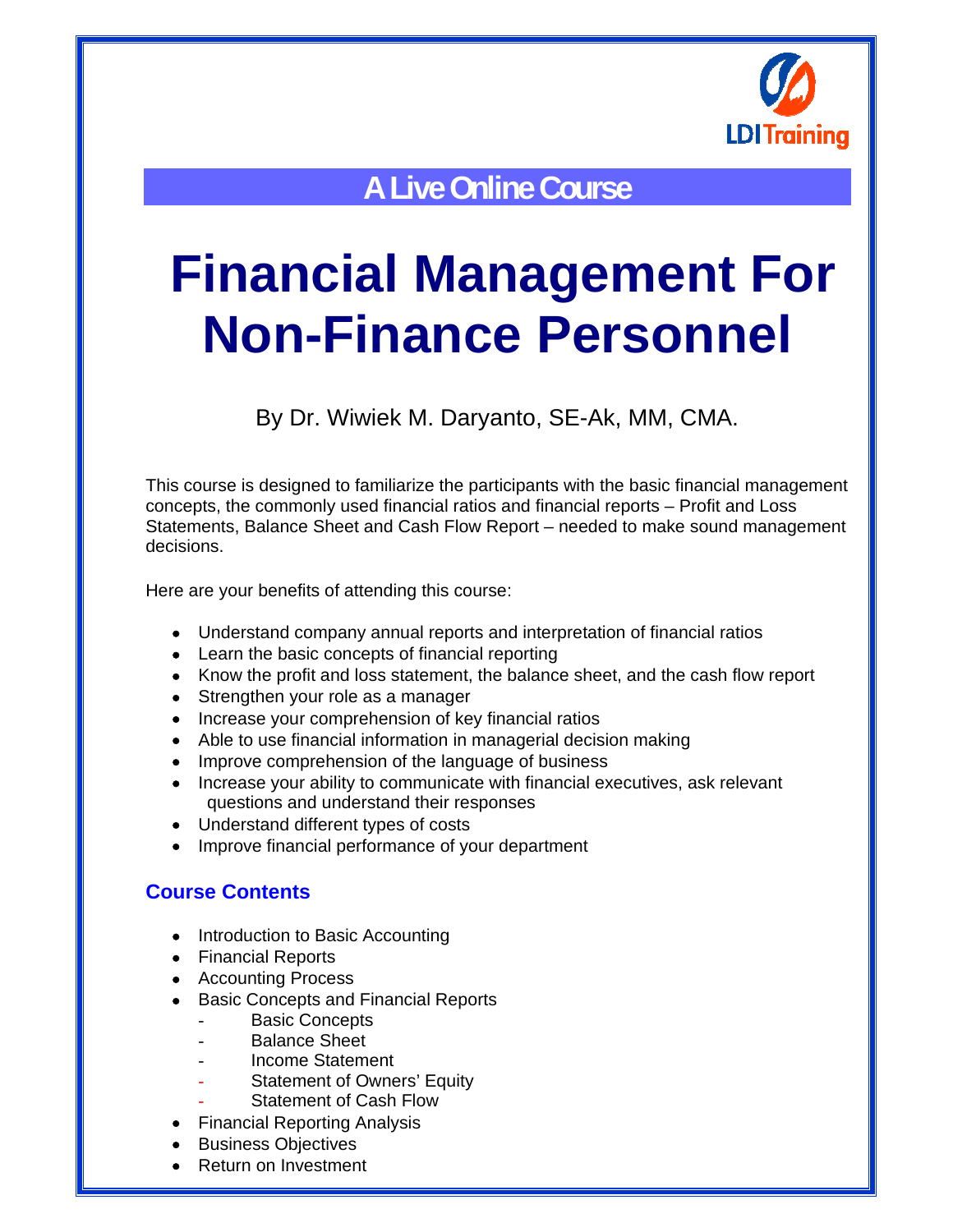

- Sound Financial Position
- Structure of Analysis
- Investment Turnover and Profit Margin
- Price/Earnings Ratio
- Profitability Ratios
- Profit Margin
- Investment Utilization Ratios
- Investment Turnover
- Working Capital Measures
- Financial Condition Ratios
- Liquidity and Solvency
- Dividend Policy
- Balanced Scorecard
- Published Annual reports
- Working Capital Management
- Cash Flow Management
- Account Receivable Management
- Inventory Management
- Fixed Asset Management
- The Classification of Costs
- Cost Information and Decision Making
- Different Costs for Different Purposes
- The Behavior of Costs
	- Relation of Costs to Volume
	- Variable and Fixed Costs
	- Cost Volume Diagram
- Break-Even Point Analysis
	- The Profit Graph
	- Break-Even Volume
	- Operating Leverage -
	- **Contribution**
	- Cost Information and Decision Making
- Source of Financing (Debt and Equity)
- Capital Budgeting and Cost of Capital.

## **Who Should Attend**

- 1. Managers and supervisors in operations, engineering, marketing, sales, manufacturing, and logistics.
- 2. Anyone who needs to have basic concepts of financial management
- 3. Anyone who wants to understand financial reports and financial ratios.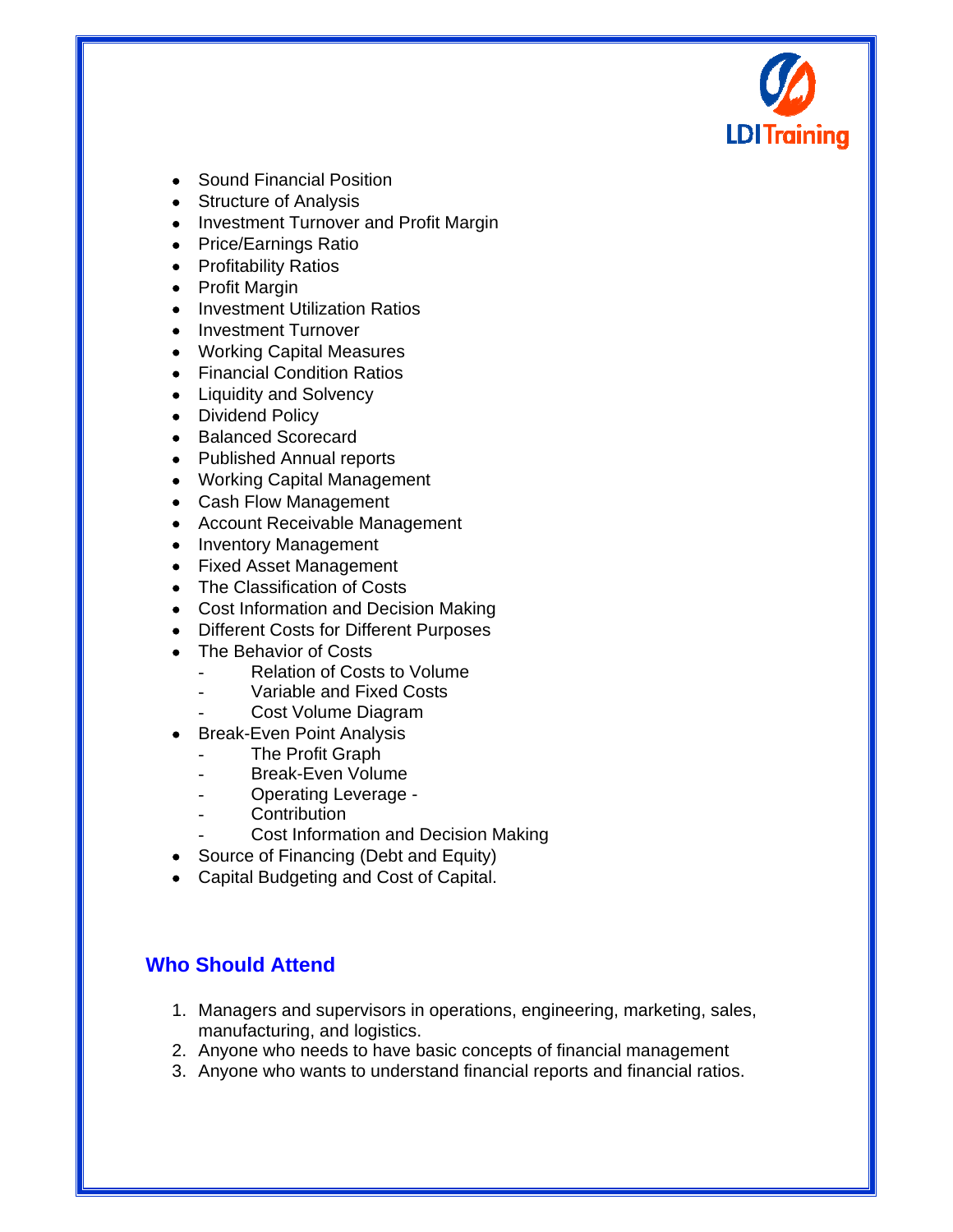

### **Course Delivery Method**

This is a live online course via Zoom application. The training consists of:

- Presentation of Concepts
- Discussions
- **Exercises**
- Case Studies

Participants need to prepare a computer to join this program.

Participants will receive course material in the form of hard copy and soft file, and stationary which we will send to the participant's address via courier (freight services).

Participants will receive a certificate after the training is complete

#### **Your Course Leader**

**Dr. Wiwiek Mardawiyah Daryanto, S.E., Ak., MM., CMA** is an expert in accounting and finance. She has a Doctoranda degree in accountancy from the University of Gadjah Mada, Master of Management from the University of the Philippines and a Doctoral degree from Institute Pertanian Bogor.

She is a Certified Management Accountant from the Institute of Certified Management Accountant, Australia, and has an Education Certificate for Lecturers and Assistant Professor.

She has more than 25 years of experience in consulting and teaching at universities, conducting public training and teaching business professionals. She is currently Director of Research & Community Empowerment Center Faculty Member of IPMI International Business School Jakarta - Indonesia

She has been teaching for LDI Training since 1995. Her major areas of interest are in Accounting, Financial Management, International Finance, Agribusiness Management and PSC Accounting for Oil and Gas Industry.

#### **Two Ways To Enroll:**

- 1. Enroll online at www.lditraining.com
- 2. Email your enrollment message to LDI Training at Iditrain@indo.net.id